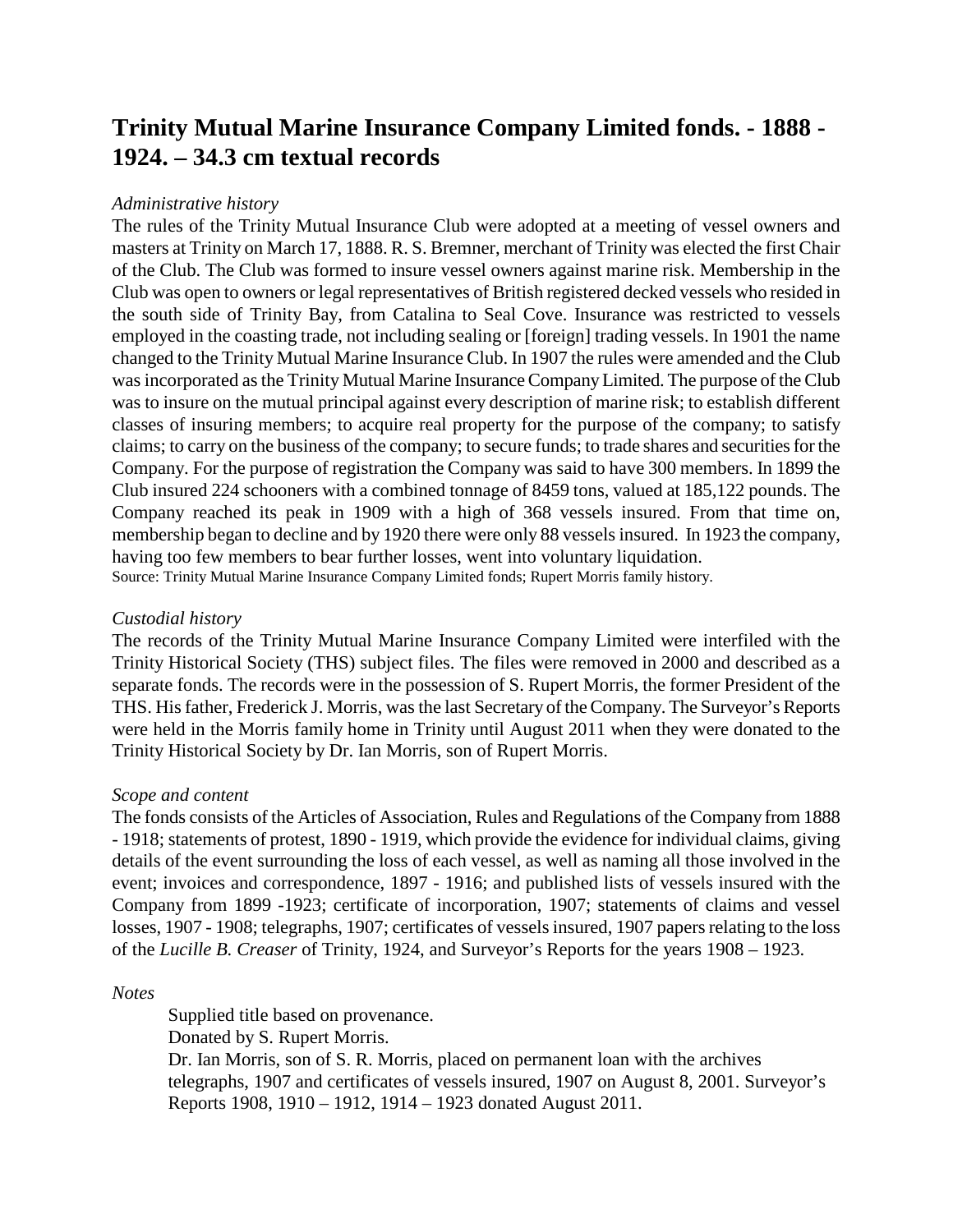- 1.01 Articles of Association, Rules and Regulations, 1888, 1901, 1908, 1918
- 1.02 Statements of protest, 1890 1919

Protests provide the evidence for individual claims and provide details of the event surrounding the loss of each vessel.

1.03 Invoices, 1897, 1898, 1906, 1913, 1914

Invoices for various work that had been carried out on vessels that were insured by the Company.

1.04 Published Lists, 1899, 1912, 1914, 1915, 1920 - 1923

List's of vessels that were insured by the company from April 1 to December 26.

Location: Trinity Mutual Marine Insurance Company Limited Box 3.

1.05 Statement of claims and protest, 1889, 1891 - 1982, 1998 - 1899, 1905 - 1906, 1914 - 1915, 1918

Letters to the Company and statements of claims received though telegrams and correspondence.

1.06 Certificate of Incorporation, 1907

The Company was incorporated on September 21, 1907.

1.07 Statement of claims for Losses and Wrecks, 1907 - 1909, 1918 - 1923

These are a list of losses and wrecks that have been approved by the Directors as well as a list of collections and expenses recorded.

1.08 Telegraphs, 1907

Copies of telegraphs that were received at the Trinity telegraph office for Joseph Morris, Secretary of the Insurance Company, as well as, copies of telegraphs that were sent on behalf of the Insurance Company to various owners and captains of vessels.